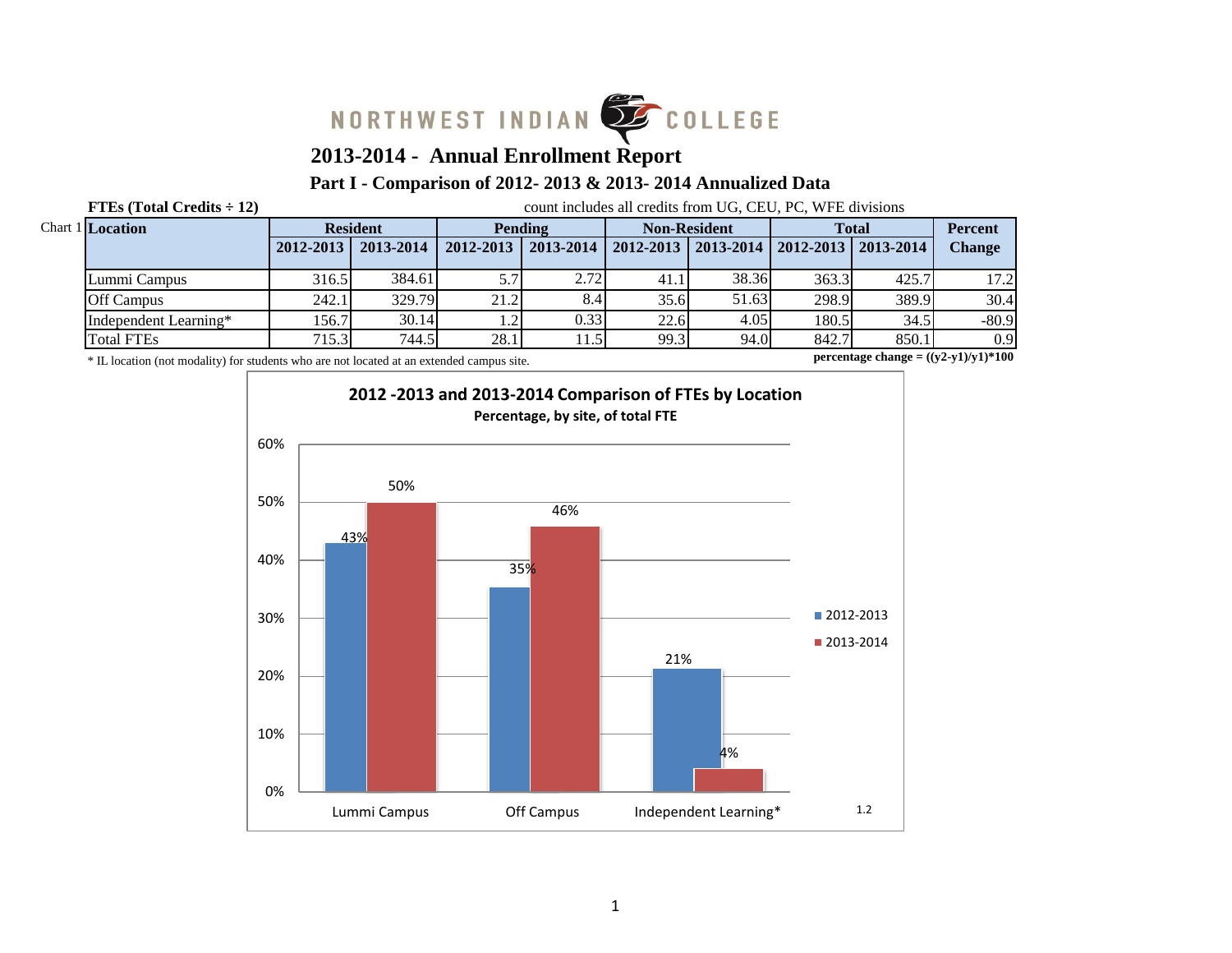| $_{1.1}$ Location | <b>Resident</b> |           |           | <b>Pending</b> | <b>Non-Resident</b> |           | <b>Total</b> |           | Percentage    |
|-------------------|-----------------|-----------|-----------|----------------|---------------------|-----------|--------------|-----------|---------------|
|                   | 2012-2013       | 2013-2014 | 2012-2013 | 2013-2014      | 2012-2013           | 2013-2014 | 2012-2013    | 2013-2014 | <b>Change</b> |
| Muckleshoot       | 63.9            | 72.3      | 14.1      | 2.91           | 18.1                | 14.6      | 96.1         | 89.8      | $-6.6$        |
| Nez Perce         | 47.1            | 66.86     | 0.3       | 0.99           | 0.5                 | 4.4       | 47.9         | 72.3      | 50.8          |
| Nisqually         | 14.6            | 20.5      | 0.2       | 0.23           | 0.1                 | 2.2       | 14.9         | 22.9      | 54.0          |
| Other             | 21.7            | 23.43     | 4.6       | 3.34           | 9.1                 | 14.9      | 35.4         | 41.6      | 17.6          |
| Port Gamble       | 42.5            | 67.01     | 0.1       | 0.54           | 2.6                 | 5.8       | 45.2         | 73.3      | 62.2          |
| Swinomish         | 18.0            | 30.2      | 1.9       | 0.34           | 2.8                 | 2.8       | 22.7         | 33.4      | 47.0          |
| Tulalip           | 34.3            | 49.49     | 0.0       | 0.09           | 2.4                 | 7.0       | 36.7         | 56.6      | 54.2          |
| Totals            | 242.1           | 329.79    | 21.2      | 8.4            | 35.6                | 51.63     | 298.9        | 389.9     | 30.4          |

**Off campus FTEs - by course location code**

Chart

**FTE by UG division**

**percentage change = ((y2-y1)/y1)\*100**

| Chart 2 | <b>UG</b> division |           | <b>Resident</b> | <b>Pending</b>   |                  | <b>Non-Resident</b> |           | <b>Total</b> |           | Percentage    |
|---------|--------------------|-----------|-----------------|------------------|------------------|---------------------|-----------|--------------|-----------|---------------|
|         |                    | 2012-2013 | 2013-2014       | 2012-2013        | 2013-2014        | 2012-2013           | 2013-2014 | 2012-2013    | 2013-2014 | <b>Change</b> |
|         | 12 and Above       | 325.4     | 372.4           | 0.0 <sub>l</sub> | 0.0 <sub>l</sub> | 27.5                | 23.5      | 352.9        | 395.9     | 12.2          |
|         | $6 - 11$           | 175.4     | 169.2           | 0.71             | 0.0              | 12.2                | 15.4      | 188.3        | 184.6     | $-1.9$        |
|         | 5 or Less          | 125.4     | 124.7           |                  | 2.5              | 13.5                | 10.6      | 140.6        | 137.8     | $-1.9$        |
|         | Totals             | 626.2     | 666.3           | 2.3              | 2.5              | 53.3                | 49.5      | 681.7        | 718.4     | 5.4           |

**percentage change =**  $((y2-y1)/y1)*100$ 

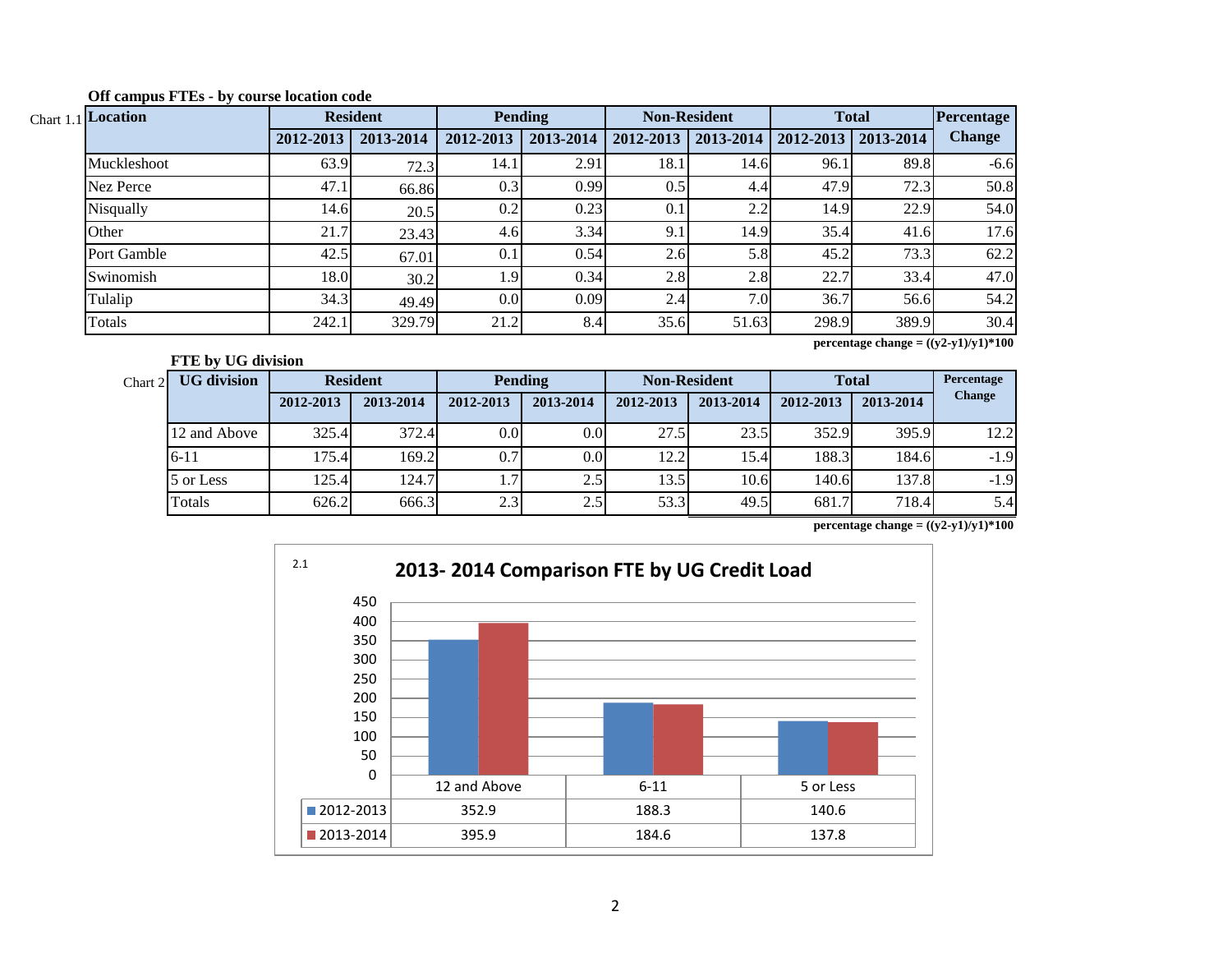| char <sub>1</sub> 3 | <b>Student</b><br><b>Location</b> | <b>Resident</b> |                  |       | <b>Pending</b> |            |              | <b>Non-Resident</b> |            |                  | <b>Grand</b><br><b>Total</b> | <b>Grand Total</b> |              |
|---------------------|-----------------------------------|-----------------|------------------|-------|----------------|------------|--------------|---------------------|------------|------------------|------------------------------|--------------------|--------------|
|                     |                                   | <b>UG</b>       | <b>CEU</b>       | Total | <b>UG</b>      | <b>CEU</b> | <b>Total</b> | <b>UG</b>           | <b>CEU</b> | <b>Total</b>     | <b>UG Credit</b>             | <b>CEU</b>         | <b>Total</b> |
|                     | Lummi<br>Campus                   | 354.2           | 22.7             | 376.9 | 0.4            | 1.8        | 2.2          | 21.5                | 10.2       | 31.7             | 376.1                        | 34.8               | 410.8        |
|                     | Off Campus                        | 282.0           | 32.8             | 314.8 | 1.8            | 4.6        | 6.4          | 23.9                | 17.7       | 41.6             | 307.7                        | 55.0               | 362.8        |
|                     | Independent<br>Learning           | 30.1            | 0.0 <sub>l</sub> | 30.1  | 0.3            | 0.01       | 0.3          | 4.1                 | 0.0        | 4.1              | 34.5                         | 0.0 <sub>l</sub>   | 34.5         |
|                     | <b>Total FTEs</b>                 | 666.3           | 55.5             | 721.8 | 2.5            | 6.4        | 8.9          | 49.5                | 27.9       | 77.4             | 718.3                        | 89.8               | 808.1        |
|                     | <b>Total ISCs</b>                 | 666.3           | 55.5             | 721.8 | 2.5            | 6.4        | 8.9          | 0.0                 | 0.0        | 0.0 <sub>l</sub> | 668.8                        | 61.9               | 730.7        |

#### **Annualized FTEs by location (Total Credits /36)**

**Potential ISC 100% of "Pending" FTEs (does not include SAP)** \* Capped at 10% of Credit \* Capped at 10% of Credit

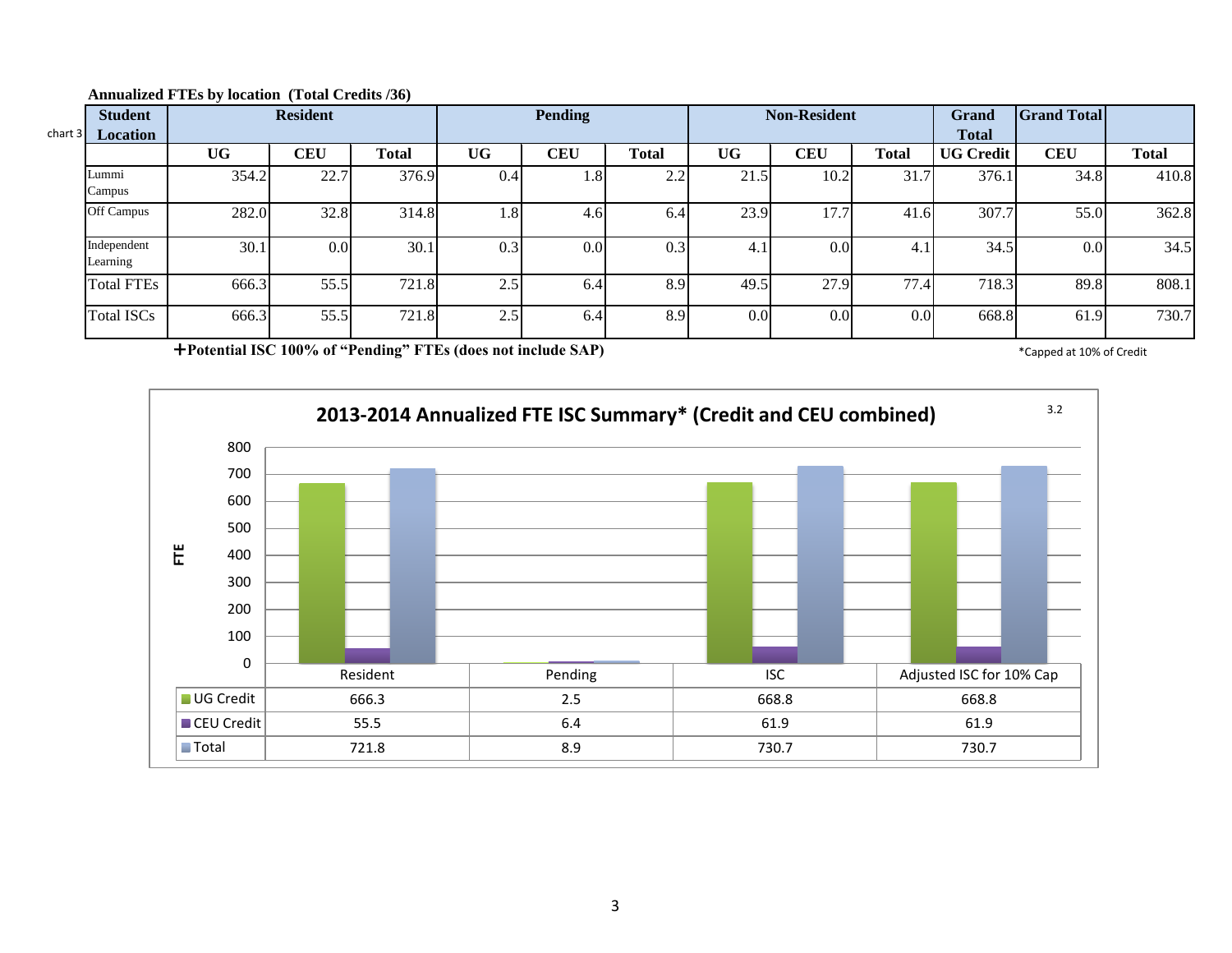## **\*Off Campus FTEs**

3.3

|             | <b>Resident</b><br>Location |               |            | <b>Pending</b> |               |            | <b>Non-Resident</b> |               |            | <b>Grand</b><br><b>Totals</b> |               |            |              |
|-------------|-----------------------------|---------------|------------|----------------|---------------|------------|---------------------|---------------|------------|-------------------------------|---------------|------------|--------------|
| chart $3.1$ |                             | <b>Credit</b> | <b>CEU</b> | <b>Total</b>   | <b>Credit</b> | <b>CEU</b> | <b>Total</b>        | <b>Credit</b> | <b>CEU</b> | <b>Total</b>                  | <b>Credit</b> | <b>CEU</b> | <b>Total</b> |
|             | Miscellaneous               | 1.06          | 22.38      | 23.44          | 0.14          | 3.20       | 3.34                | 0.36          | 14.46      | 14.82                         | 1.56          | 40.04      | 41.60        |
|             | Muckleshoot                 | 55.67         | 1.63       | 57.30          | 0.72          | 0.11       | 0.83                | 3.67          | 0.91       | 4.58                          | 60.06         | 2.65       | 62.71        |
|             | <b>Nez Perce</b>            | 61.61         | 5.25       | 66.86          | 0.33          | 0.66       | 0.99                | 3.27          | 1.13       | 4.40                          | 65.21         | 7.04       | 72.25        |
|             | Nisqually                   | 20.19         | 0.30       | 20.49          | 0.00          | 0.23       | 0.23                | 1.94          | 0.26       | 2.20                          | 22.13         | 0.79       | 22.92        |
|             | Port Gamble                 | 65.67         | 1.34       | 67.01          | 0.53          | 0.02       | 0.55                | 5.64          | 0.14       | 5.78                          | 71.84         | 1.50       | 73.34        |
|             | Swinomish                   | 28.89         | 1.31       | 30.20          | 0.00          | 0.34       | 0.34                | 2.11          | 0.72       | 2.83                          | 31.00         | 2.37       | 33.37        |
|             | Tulalip                     | 48.94         | 0.54       | 49.48          | 0.08          | 0.01       | 0.09                | 6.91          | 0.09       | 7.00                          | 55.93         | 0.64       | 56.57        |
|             | Totals                      | 282.03        | 32.75      | 314.78         | 1.80          | 4.57       | 6.37                | 23.90         | 17.71      | 41.61                         | 307.73        | 55.03      | 362.76       |





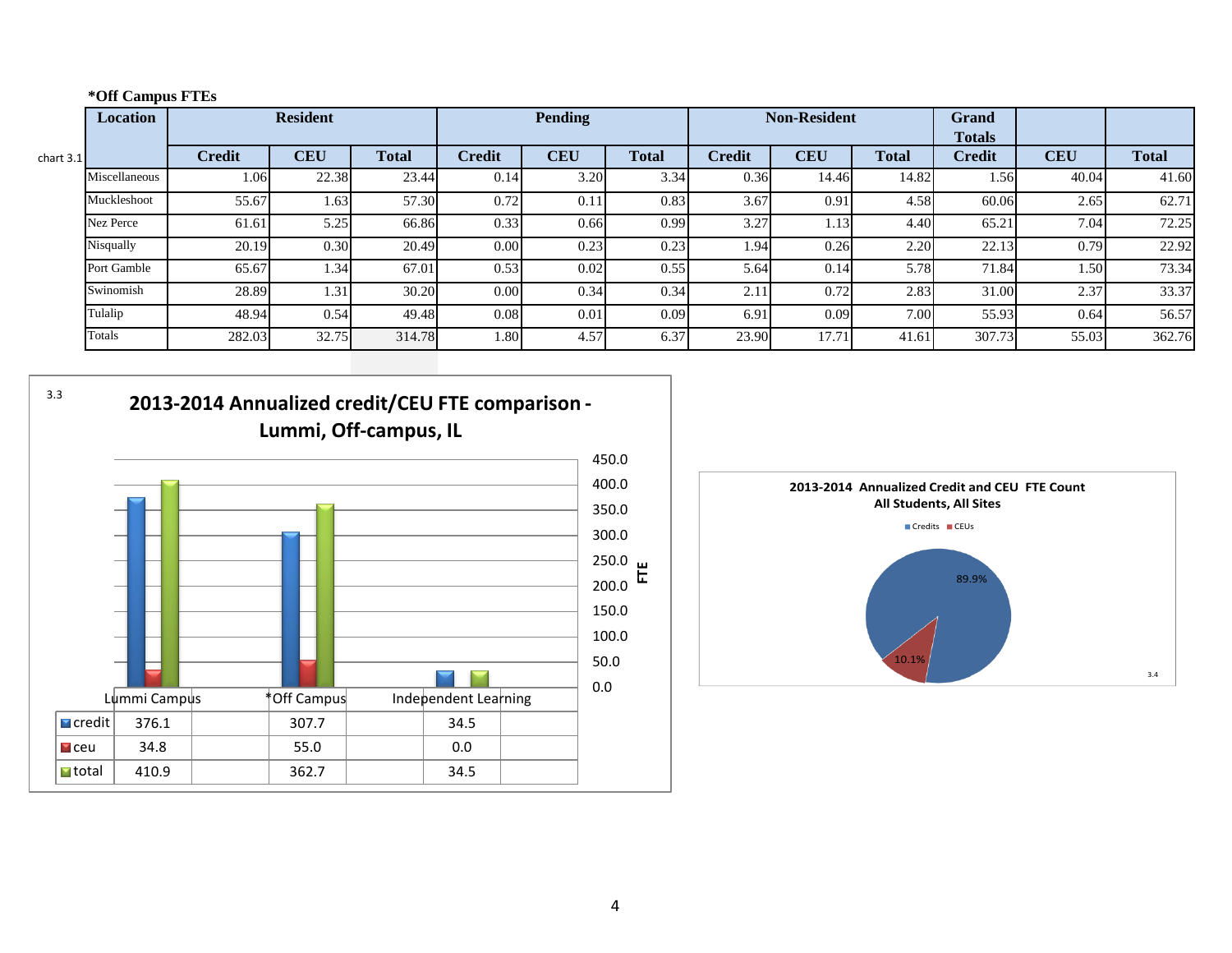#### **FTE by non-UG divisions**

| non-UG<br>Chart 4 | <b>Resident</b> | <b>Pending</b> | <b>Non-Resident</b> | <b>Total</b> |
|-------------------|-----------------|----------------|---------------------|--------------|
| divisions         | 2013-2014       | 2013-2014      | 2013-2014           | 2013-2014    |
| <b>CEU</b>        | 55.5            | 0.4            | 27.9                | 89.8         |
| <b>GED</b>        | 6.6I            | 0.5            | 6.2                 | 13.2         |
| ABE               |                 | U.U            | 0.3                 | 2.2          |
| <b>WFE</b>        | 0.91            | 0.0            | 0.2                 |              |
| Totals            | 64.9            | 6.9            | 34.5                | 106.3        |

# **FTE by Modality**

| Chart 5 |                          | <b>Resident</b> |           | <b>Pending</b>   |                  | <b>Non-resident</b> |                  | <b>Total</b> |                | Percentage    |
|---------|--------------------------|-----------------|-----------|------------------|------------------|---------------------|------------------|--------------|----------------|---------------|
|         | <b>Modality</b>          | 2012-2013       | 2013-2014 | 2012-2013        | 2013-2014        | $2012 - 2013$       | 2013-2014        | 2012-2013    | $12013 - 2014$ | <b>Change</b> |
|         | Face-to-Face             | 563.3           | 562.5     | 23.7             | 10.4             | 73.9                | 74.6             | 661.0        | 647.5          | $-2.0$        |
|         | Independent              | 84.5            | 74.4      | 0.2              | 0.4              | 12.7                | 9.3              | 97.4         | 84.2           | $-13.6$       |
|         | <b>Learning Contract</b> | 16.6            | 16.0      | 0.0 <sub>l</sub> | 0.0 <sub>l</sub> | 2.7                 | 0.9 <sup>°</sup> | 19.3         | 16.9           | $-12.4$       |
|         | Online                   | 56.4            | 68.6      | 0.9 <sup>1</sup> | 0.7              | 6.6                 | 6.8              | 63.9         | 76.1           | 19.1          |
|         | Telecourse               | 31.1            | 22.9      | 0.0 <sub>l</sub> | 0.0              | 1.7'                | 2.3              | 32.8         | 25.2           | $-23.2$       |
|         | Total                    | 751.9           | 744.3     | 24.9             | 11.5             | 97.6                | 94.1             | 874.4        | 849.8          | $-2.8$        |

## **Part II - 2013-2014 Headcount Details**

|          | <b>Annual Unduplicated Headcount</b>                              |                 | Count includes all students across all divisions (UG, GE, CE, WF, ABE) |                     |              |  |  |  |  |
|----------|-------------------------------------------------------------------|-----------------|------------------------------------------------------------------------|---------------------|--------------|--|--|--|--|
| Chart 61 | <b>Unduplicated Headcount for all students</b><br>(UG CEU GED WF) | <b>Resident</b> | Pending                                                                | <b>Non Resident</b> | <b>Total</b> |  |  |  |  |
|          | All quarters (SU FA WI SP)                                        | 1815            | 152                                                                    | 752                 | 2719         |  |  |  |  |

**Summer, Fall, Winter, and Spring Quarter Averages** (Figures based on student counts at the end of each quarter, annualized for totals)

| Chart <sup>®</sup> | Annualized Headcount                       | Resident | Pending        | Non Resident                             | <b>Total</b>   |
|--------------------|--------------------------------------------|----------|----------------|------------------------------------------|----------------|
|                    | Fall/Winter/Spring<br>Annualized<br>ummer/ | 996      | $\mathbf{U}$ . | $\overline{\phantom{a}}$<br>. . <i>.</i> | ົາ 2<br>1401.0 |

(Count includes all students across all divisions (UG, GE, CE, WF, ABE)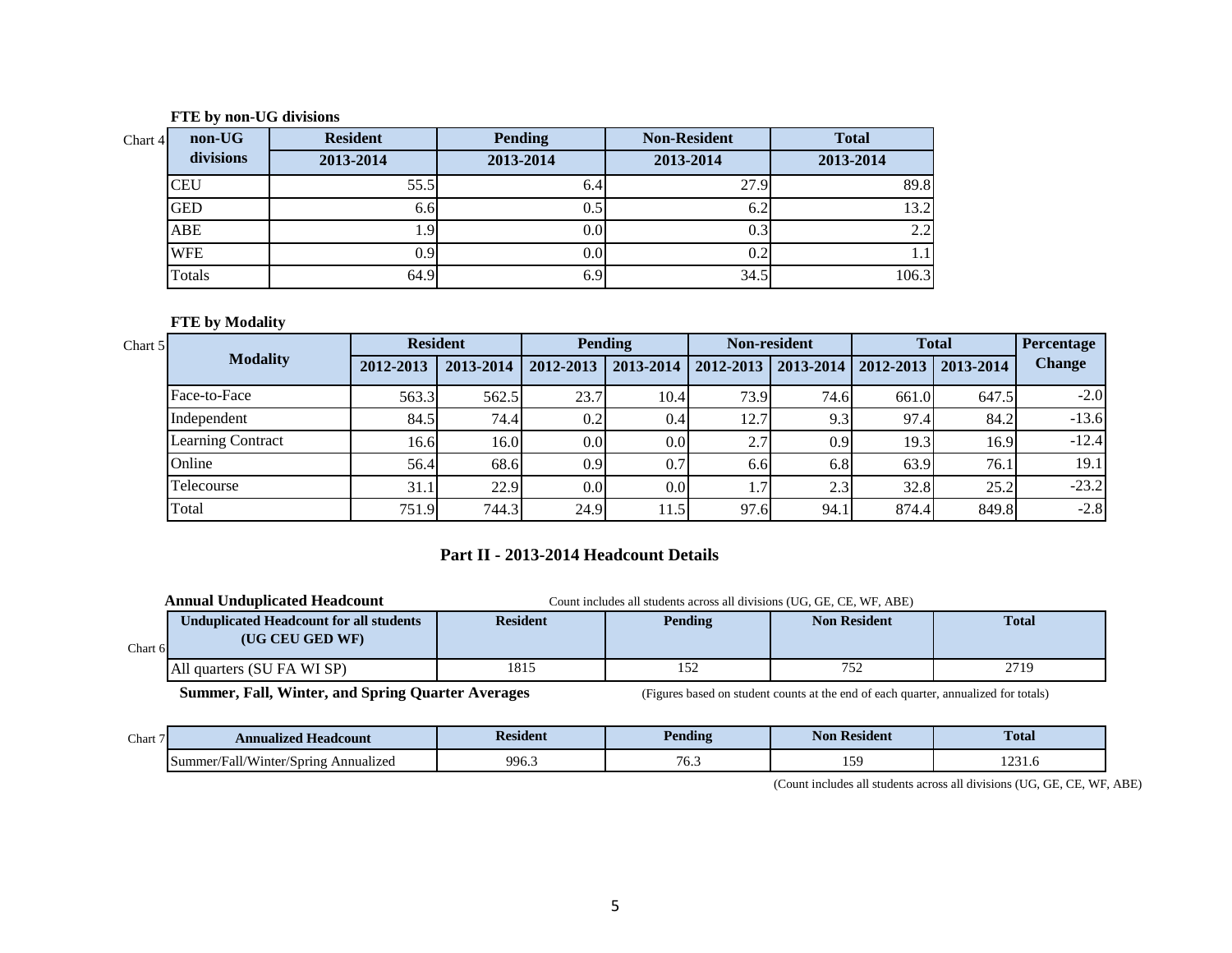| Chart 8 | <b>Modality</b>          | <b>Resident</b>  |            | <b>Pending</b>   |                  | Non-resident     |                  | <b>Total</b>     |            |
|---------|--------------------------|------------------|------------|------------------|------------------|------------------|------------------|------------------|------------|
|         |                          | <b>Headcount</b> | <b>FTE</b> | <b>Headcount</b> | <b>FTE</b>       | <b>Headcount</b> | <b>FTE</b>       | <b>Headcount</b> | <b>FTE</b> |
|         | Face-to-Face             | 1981             | 562.5      | 184 <sup>l</sup> | 10.4             | 546              | 74.6             | 2711             | 647.5      |
|         | Independent              | 352              | 74.4       |                  | 0.4              |                  | 9.31             | 395              | 84.2       |
|         | <b>Learning Contract</b> | 81               | 16.0       |                  | 0.0 <sub>l</sub> |                  | 0.9 <sub>l</sub> | 90               | 16.9       |
|         | Online                   | 306              | 68.6       |                  | 0.7              | 33               | 6.8              | 342              | 76.1       |
|         | Telecourse               | 174              | 22.9       |                  | 0.0              |                  | 2.3              | 187              | 25.2       |
|         | Total                    | 2894             | 744.3      | 189              | 11.5             | 642              | 94.1             | 3725             | 849.8      |

# **Duplicated Headcount by Modality & FTE**

**Student Characteristics – 2013- 2014**

| <b>Headcount by Ethnicity</b><br>chart 9 | <b>Resident</b> | <b>Pending</b> | <b>Non-Resident</b> | <b>TOTAL</b>     |               |
|------------------------------------------|-----------------|----------------|---------------------|------------------|---------------|
|                                          |                 |                |                     | <b>Headcount</b> | $\frac{1}{2}$ |
| (5) Native American                      | 1794            | 147            | 126                 | 2067             | 76.0%         |
| (1) White/Caucasian                      |                 |                | 214                 | 215              | 7.9%          |
| (2) Black/African American               |                 |                | 10                  | 10 <sup>1</sup>  | 0.4%          |
| (3) Hispanic/Latino                      |                 |                | 13                  | 13               | 0.5%          |
| (4) Asian/Pacific Islander               |                 |                |                     |                  | 0.3%          |
| (6) Unknown/Not Reported                 |                 |                | 355                 | 360              | 13.2%         |
| (8) Native Hawaiian/Pacific<br>Islander  |                 |                |                     |                  | 0.3%          |
| $(9)$ Two or more races                  | 18              |                | 17                  | 37               | 1.4%          |
| Totals                                   | 1815            | 152            | 752                 | 2719             | 100.0%        |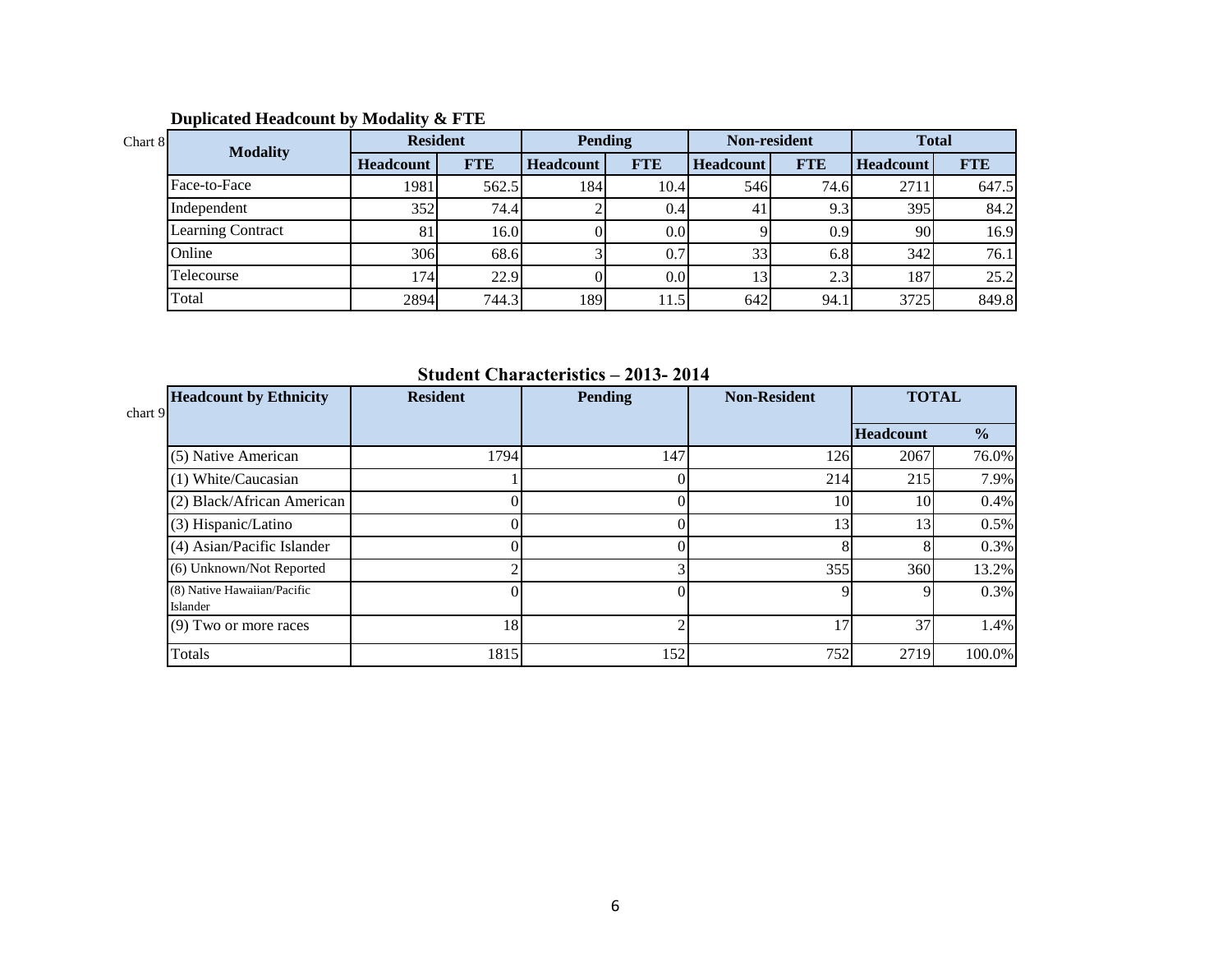| Chart 10                |                 |                |                 |                  |               |          |                         |
|-------------------------|-----------------|----------------|-----------------|------------------|---------------|----------|-------------------------|
| <b>Headcount by Age</b> | <b>Resident</b> | <b>Pending</b> | Non-            |                  | <b>TOTAL</b>  | Chart 11 | <b>Headcount</b>        |
|                         |                 |                | <b>Resident</b> | <b>Headcount</b> | $\frac{6}{6}$ |          | by Gender               |
| Under 16                |                 | $\Omega$       | 4               | 5                | 0.2%          |          | Male                    |
| $16-18$                 | 64              | 14             | 44              | 122              | 4.5%          |          | Female                  |
| 19-21                   | 181             | 17             | 48              | 246              | 9.0%          |          | Unknown/Not<br>Reported |
| $22 - 25$               | 272             | 14             | 51              | 337              | 12.4%         |          | Totals                  |
| 26-29                   | 227             | 12             | 52              | 291              | 10.7%         |          |                         |
| 30-39                   | 326             | 26             | 143             | 495              | 18.2%         |          |                         |
| 40-49                   | 270             | 23             | 114             | 407              | 15.0%         |          |                         |
| 50-59                   | 220             | 23             | 101             | 344              | 12.7%         |          |                         |
| $60+$                   | 238             | 17             | 123             | 378              | 13.9%         |          |                         |
| Unknown/<br>NotReported | 16              | 6              | 72              | 94               | 3.5%          |          |                         |
| <b>Totals</b>           | 1815            | 152            | 752             | 2719             | 100.0%        |          |                         |

| <b>Resident</b> | <b>Pending</b> | Non-            | <b>TOTAL</b> |               | Chart 11 Headcount      | <b>Resident</b> | <b>Pending</b> | Non-            | <b>TOTAL</b>     |               |
|-----------------|----------------|-----------------|--------------|---------------|-------------------------|-----------------|----------------|-----------------|------------------|---------------|
|                 |                | <b>Resident</b> | Headcount    | $\frac{1}{2}$ | by Gender               |                 |                | <b>Resident</b> | <b>Headcount</b> | $\frac{0}{0}$ |
|                 |                |                 |              | 0.2%          | Male                    | 547             | 51             | 124             | 722              | 26.6%         |
| 64              | 14             | 44              | 122          | 4.5%          | Female                  | 1258            | 100            | 349             | 1707             | 62.8%         |
| 181             |                | 48              | 246          | 9.0%          | Unknown/Not<br>Reported | 10 <sup>1</sup> |                | 279             | 290              | 10.7%         |
| 272             | 14             |                 | 337          | 12.4%         | Totals                  | 1815            | 152            | 752             | 2719             | 100.0%        |

| Chart 12 | Headcount               | <b>Resident</b> |               | <b>Pending</b> |             | <b>Non-Resident</b> |        | <b>TOTAL</b> |               |               |               |  |
|----------|-------------------------|-----------------|---------------|----------------|-------------|---------------------|--------|--------------|---------------|---------------|---------------|--|
|          | by<br><b>Age/Gender</b> | <b>Male</b>     | <b>Female</b> | <b>Male</b>    | Female      | <b>Male</b>         | Female | <b>Male</b>  | $\frac{0}{0}$ | <b>Female</b> | $\frac{0}{0}$ |  |
|          | Under 16                |                 |               |                | $\Omega$    |                     |        |              | $0.0\%$       |               | 0.1%          |  |
|          | $16-18$                 | 20              | 42            |                | $\mathbf Q$ |                     |        | 26           | 3.6%          | 60            | 3.5%          |  |
|          | 19-21                   | 70              | 110           | hl             |             | 10                  | 15     | 86           | 11.9%         | 136           | 8.0%          |  |
|          | $22 - 25$               | 96              | 176           | hl             | 8           | 10                  | 19     | 112          | 15.5%         | 203           | 11.9%         |  |
|          | 26-29                   | 89              | 138           |                | 8           | 10                  | 24     | 103          | 14.3%         | 170           | 10.0%         |  |
|          | 30-39                   | 108             | 217           | 10             | 16          | 27                  | 71     | 145          | 20.1%         | 304           | 17.8%         |  |
|          | 40-49                   | 78              | 191           | 10             | 13          | 18                  | 62     | 106          | 14.7%         | 266           | 15.6%         |  |
|          | 50-59                   | 44              | 176           |                | 16          | 19                  | 54     | 70           | 9.7%          | 246           | 14.4%         |  |
|          | $60+$                   | 38              | 198           |                | 14          | 23                  | 79     | 64           | 8.9%          | 291           | 17.0%         |  |
|          | Unknown                 |                 | Q             |                |             | 6                   | 15     | 10           | 1.4%          | 29            | 1.7%          |  |
|          | Totals                  | 547             | 1258          | 51             | 100         | 124                 | 349    | 722          | 100.0%        | 1707          | 100.0%        |  |

7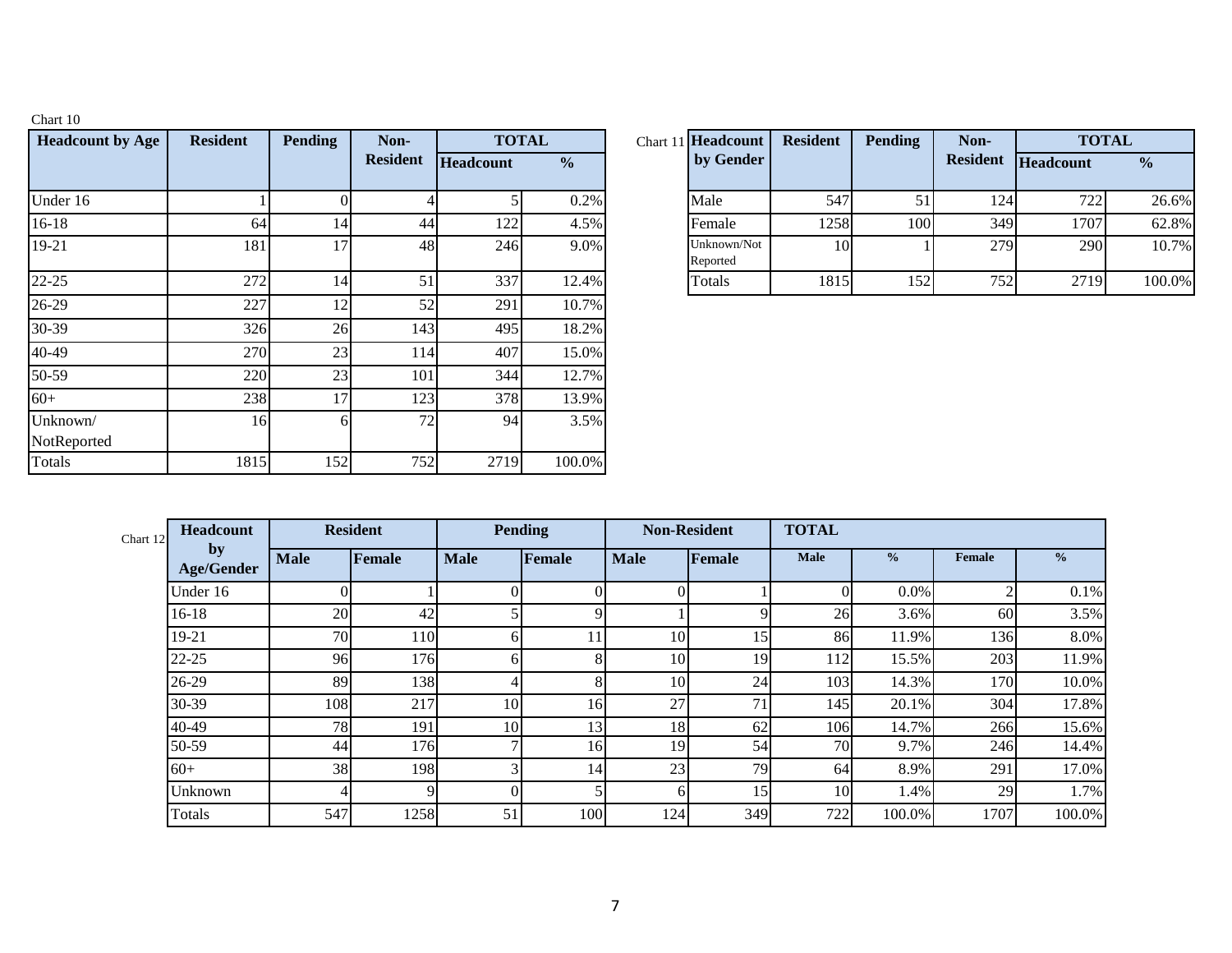

**Headcount by Credit** (UG)

| Chart 13 | <b>Credit ranges</b> | <b>Resident</b> | <b>Pending</b> | <b>Non-Resident</b> | <b>Total</b> |               |
|----------|----------------------|-----------------|----------------|---------------------|--------------|---------------|
|          |                      |                 |                |                     | Headcount    | $\frac{0}{0}$ |
|          | 12 Credits and Above | 297             |                |                     | 316          | 29.7%         |
|          | 6-11 credits         | 230             |                | 21                  | 251          | 23.6%         |
|          | 5 or Less credits    | 434             |                |                     | 497          | 46.7%         |
|          | Totals               | 961             |                | 93                  | 1064         | 100.0%        |

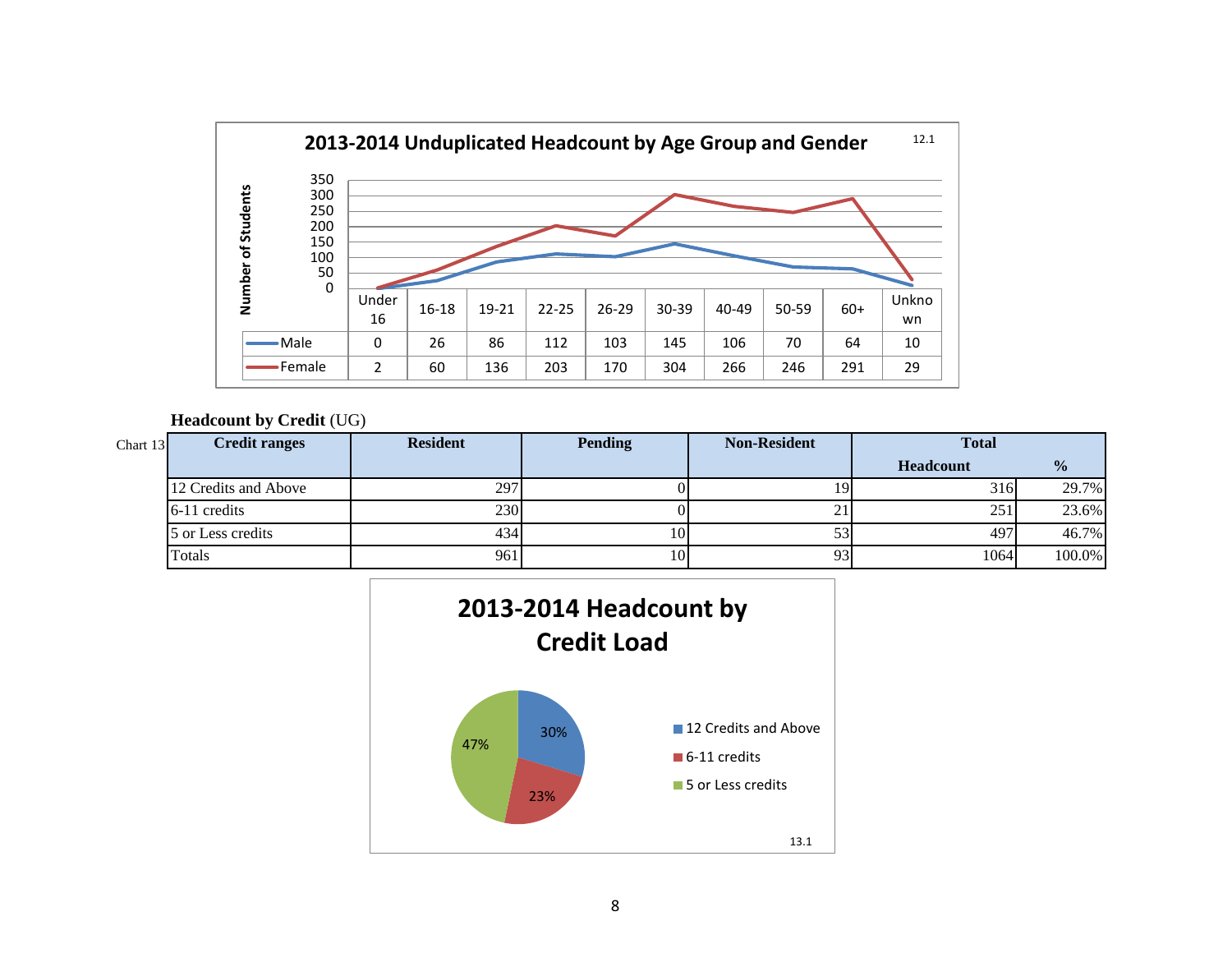| <b>Location codes</b><br>Chart 14 | <b>Resident</b> | <b>Pending</b> | <b>Non-Resident</b> | <b>TOTAL</b> |          |
|-----------------------------------|-----------------|----------------|---------------------|--------------|----------|
|                                   |                 |                |                     | Headcount    | % of HC  |
| <b>Independent Learning</b>       | 63              |                | 11                  | 75           | 2.2%     |
| Lummi                             | 1031            | 34             | 273                 | 1338         | 38.6%    |
| Makah                             |                 |                |                     | 13           | 0.4%     |
| Muckleshoot                       | 211             | 13             | 78                  | 302          | 8.7%     |
| Nez Perce                         | 208             | 20             | 33                  | 261          | 7.5%     |
| Nisqually                         | 43              |                | 12                  | 60           | 1.73%    |
| <b>Nooksack</b>                   | 01              |                |                     | $\Omega$     | $0.00\%$ |
| Other                             | 563             | 94             | 388                 | 1045         | 30.2%    |
| Port Gamble                       | 101             |                | 16                  | 121          | 3.5%     |
| Swinomish                         | 75              |                | 33                  | 115          | 3.3%     |
| Tulalip                           | 115             |                | 18                  | 135          | 3.9%     |
| Totals                            | 2417            | 180            | 868                 | 3465         | 100.0%   |

|  |  | <b>Headcount by location code</b> (all student levels: UG, CEU, PC, WF) |  |  |
|--|--|-------------------------------------------------------------------------|--|--|
|--|--|-------------------------------------------------------------------------|--|--|

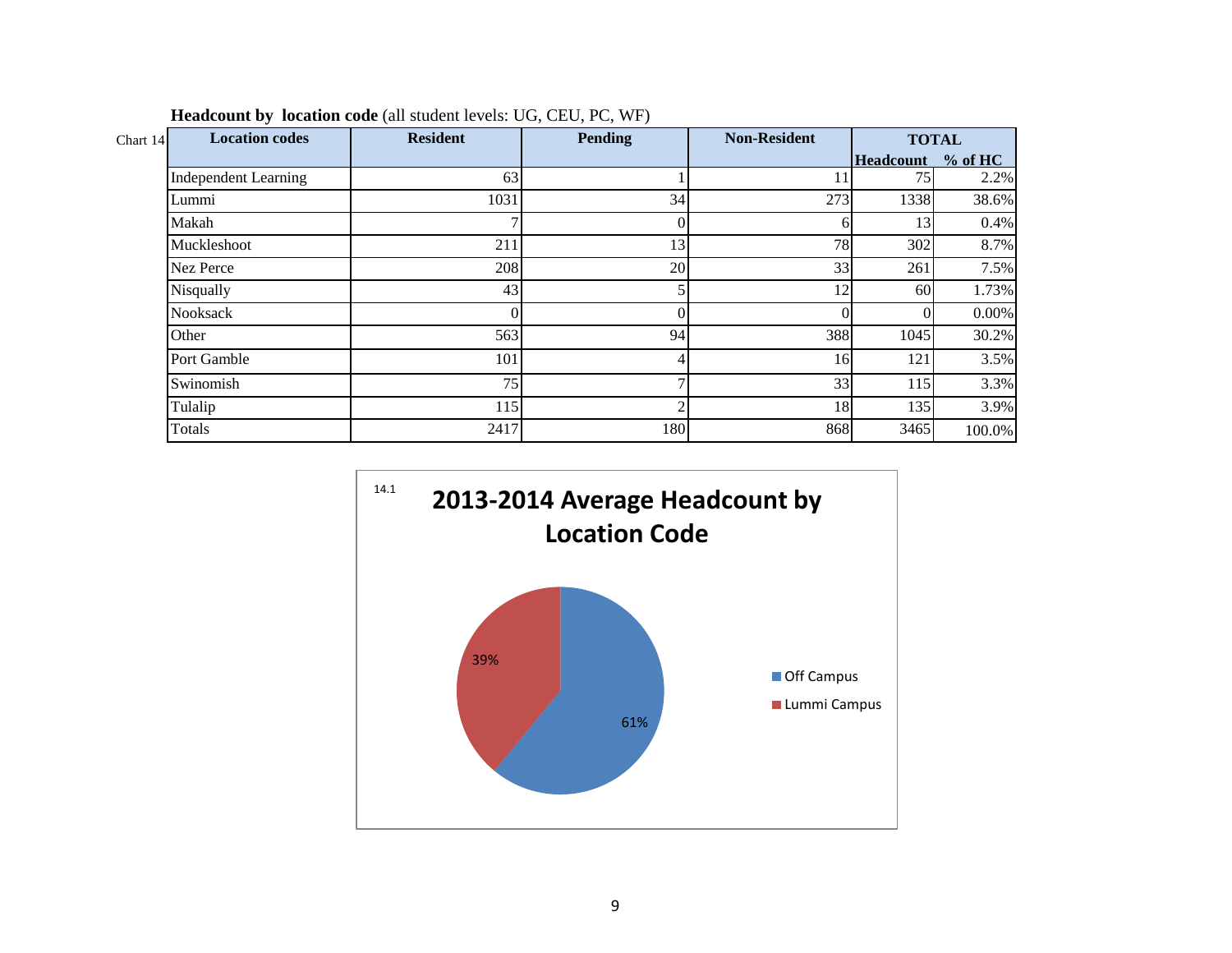|            | <b>Unduplicated Headcount</b> | <b>Resident</b> | <b>Pending</b> | <b>Non-Resident</b> | <b>TOTAL</b>     |               |
|------------|-------------------------------|-----------------|----------------|---------------------|------------------|---------------|
| Chart $15$ | by Student Type               |                 |                |                     | <b>Headcount</b> | $\frac{0}{0}$ |
|            | Program of Study Students     | 1086            |                | 1031                | 1200             | 44.1%         |
|            | Non Program Students          | 7291            | 141            | 649                 | 1519             | 55.9%         |
|            | Totals                        | 1815            | 152            | 752                 | 2719             | 100.0%        |

**Program of Study Headcount** 

| Chart 16 | <b>Programs of study</b>  | <b>Resident</b> | <b>Pending</b> | <b>Non-Resident</b> | <b>TOTAL</b>     |               |  |
|----------|---------------------------|-----------------|----------------|---------------------|------------------|---------------|--|
|          |                           |                 |                |                     | <b>Headcount</b> | $\frac{0}{0}$ |  |
|          | Bachelor of Science       | 95              |                | 10                  | 107              | 8.9%          |  |
|          | Bachelor of Arts          | 213             |                | 15                  | 230              | 19.2%         |  |
|          | <b>Associate Transfer</b> | 636             |                | 49                  | 690              | 57.5%         |  |
|          | Associate Technical (ATA) | 112             |                | 27                  | 141              | 11.8%         |  |
|          | Certificate/Award of      | 30              |                |                     | 32               | 2.7%          |  |
|          | Total                     | 1086            |                | 103                 | 1200             | 100.0%        |  |